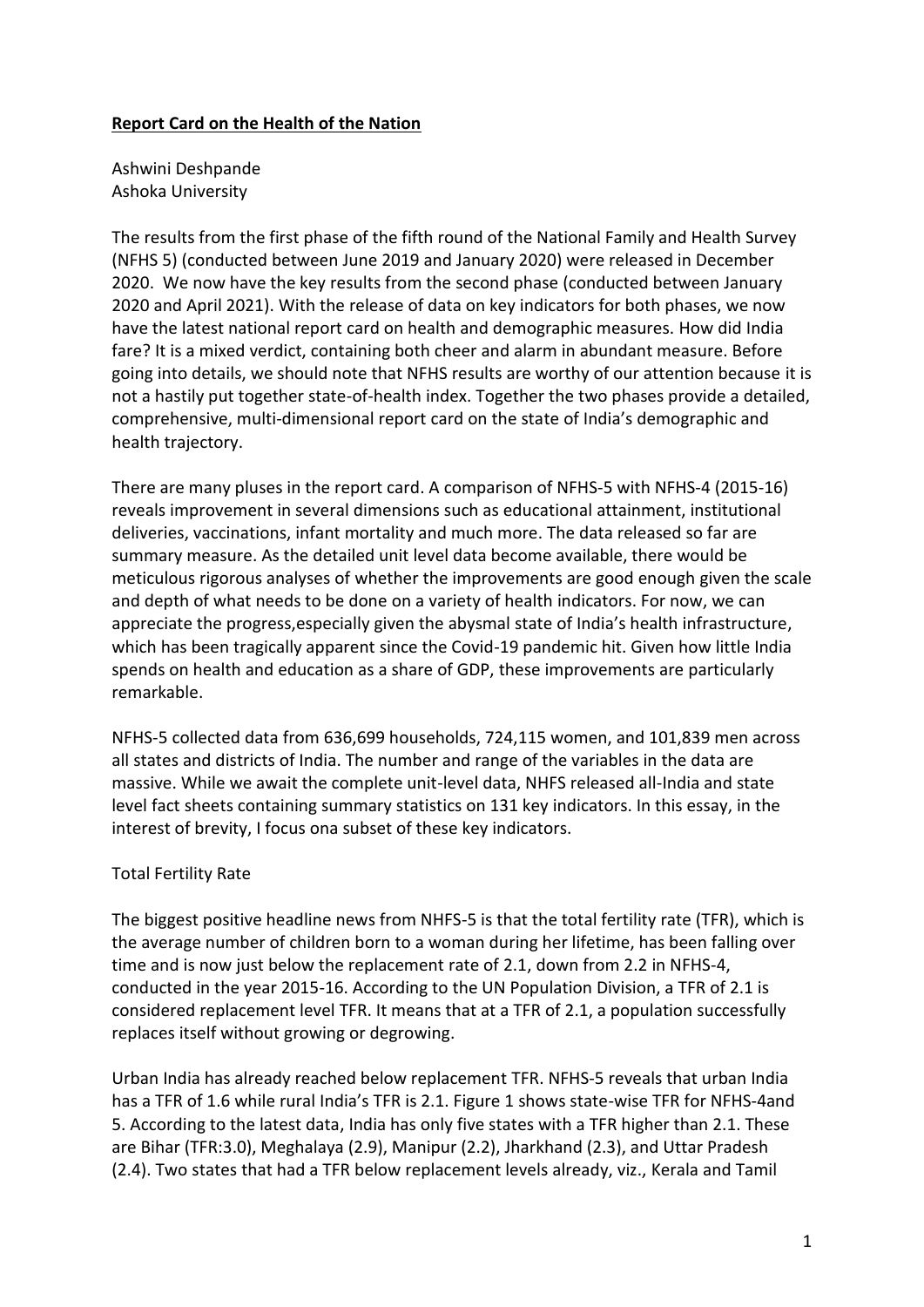Nadu, have registered an increase in their TFR in NFHS-5 as compared to NFHS-4. Kerala's TFR has increased from 1.6 (NFHS-4) to 1.8 (NFHS-5) while Tamil Nadu's has increased from 1.7 to 1.8. However, both states' TFR has remained below replacement TFR.

Even Bihar and Uttar Pradesh have shown significant improvement in their TFR over the last decade and half. In NFHS-3 (2005-06), Bihar had a TFR of 4, which came down to 3.4 in NFHS-4 (2015-16) and has now reached 3. Uttar Pradesh's TFR was 3.82 in NFHS-3,which reduced sharply in NFHS-4 to 2.7, and is now at 2.4 in NFHS-5. This shows that even for the most populous Indian states, TFR has registered a sharp decline since 2005-06. This trend should set to rest any fears of a population explosion in India.



## Figure 1

Therefore, politicians can strike one thing off their to-do list and devote their energies to urgent health matters, instead of raising the bogey of population explosion to justify coercive population policies. There is absolutely no evidence to justify tying welfare support measures or holding elected office to the number of children.

# Sex Ratio

Anotherheadline reveals that nationally, there are 1020 adult women per 1000 men for the first time. It is important to note that this is sex ratio of total population and not sex ratio at birth. Figure 2a shows sex ratio of total population in states and UTs covered in NFHS-5 Phase 1. Figure 2b shows the same for states and UTs covered in Phase 2 of NFHS-5.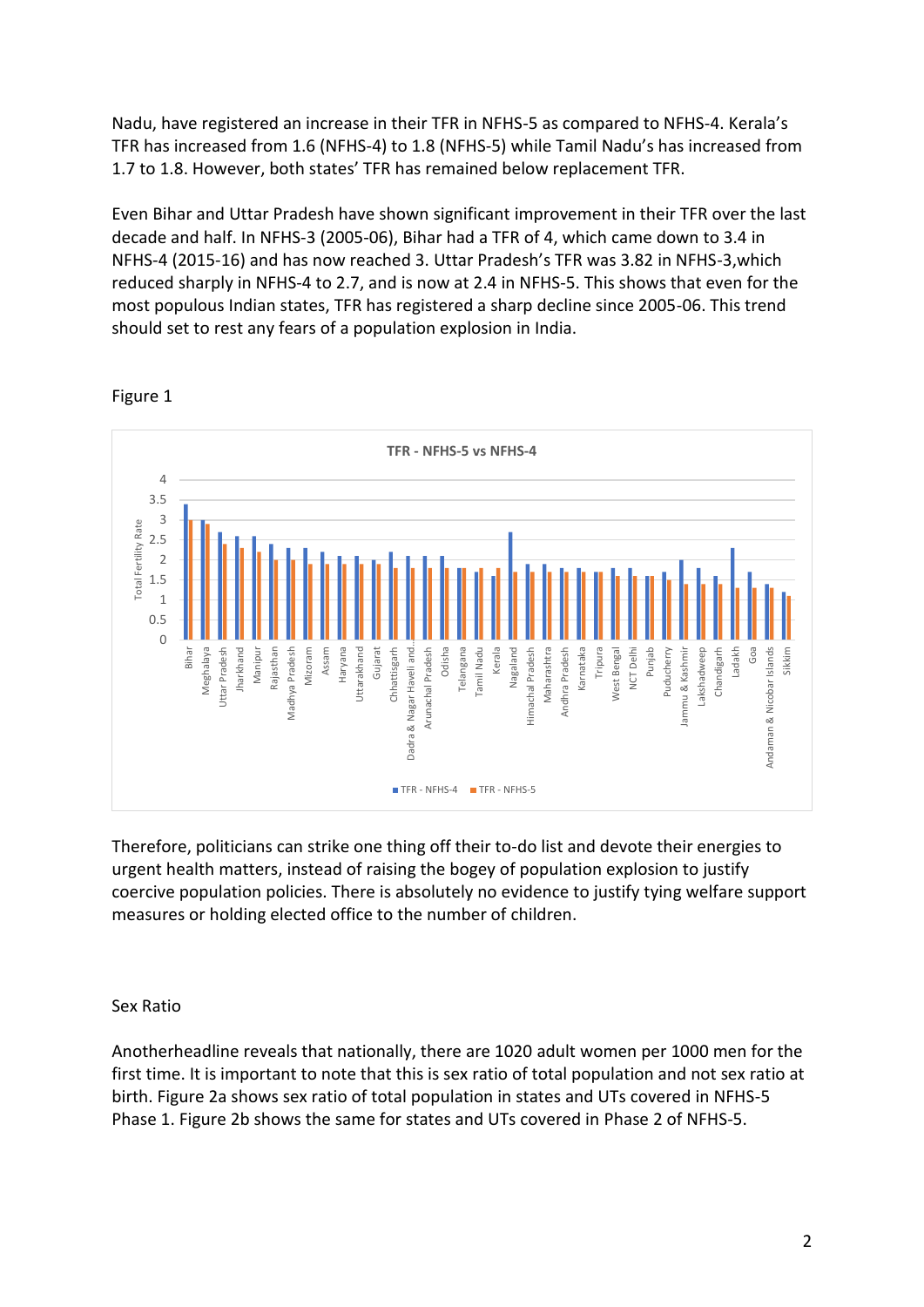As per NFHS-5, there are 23 states and UTs in the country which have a sex ratio of more than 1000 women per 1000 men for the total population. NFHS-4 had 18 such states and UTs. Among large states, Kerala has registered the highest improvement in sex ratio in NFHS-5 (1121) over NFHS-4 (1049) at 7 percent. Karnataka and Tamil Nadu's sex ratio for total population has also improved by 6 percent and 5 percent to 1034 and 1088 respectively. Himachal Pradesh is the only large state in the country to witness a decline in its sex ratio of total population from 1078 (NFHS-4) to 1040 (NFHS-5).



#### Figure 2a



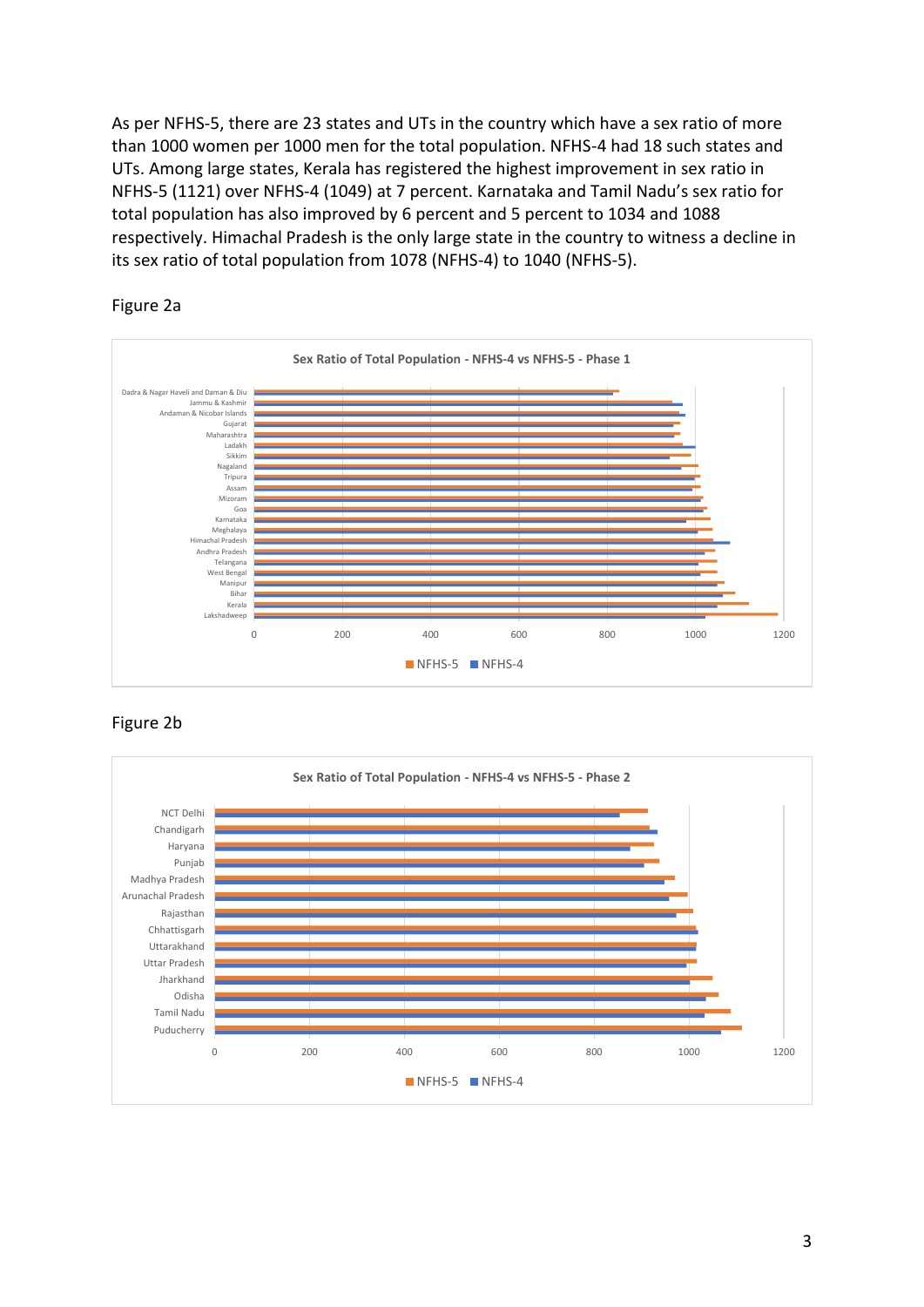Does this mean that Indian women are no longer "missing", i.e., does this signal the beginning of the end of another tenacious problem, that of deep-rooted son preference which leads to illegal but pervasive sex-selective abortions as parents repeatedly try for at least one son?

Sex ratio at birth

To gauge this, the key metric to examine would be the sex ratio at birth (SRB). The natural SRB is 105 boys to 100 girls, which typically stabilizes to a 50-50 adult sex ratio. If there are pervasive sex selective abortions, leading to a masculine SRB (i.e., more than 105 boys to 100 girls), a part of this imbalance would carry forward into adulthood, but adult sex ratio is shaped by many factors other than sex selective abortions. In household surveys, the adult sex ratio is also subject to sampling errors, arising, for instance, from undercounting migrant males.

The natural SRB translates to 952 girls per 1000 boys. Nationally, the SRB has improved from 919 in 2015-16 to 929 in 2019-21, but it is still short of the natural SRB. As per NFHS-5, 17 states and UTs have an SRB of more than 952. This is an improvement, as NHFS-4 showed this to be the case for 11 states and UTs. Among the larger states, Uttarakhand has seen its SRB improve from 888 (NFHS-4) to 984 (NFHS-5). Karnataka has improved from 910 (NFHS-4) to 978 (NFHS-5). Among north Indian states, both Punjab and Haryana have improved their SRB but continue to have a low sex ratio at birth. Punjab has an SRB of 904 (up from 860 in NFHS-4) while Haryana has an SRB of 893 (up from 836 in NFHS-4).

Unlike the sex ratio of total population, sex ratio at birth has seen a decline in some states between NFHS-4 and NFHS-5. Among larger states, Kerala's SRB has declined from 1047 (NFHS-4) to 951 (NFHS-5). Similarly, Tamil Nadu has seen its SRB decline from 954 (NFHS-4) to 878 (NFHS-5).

Figure 3a shows sex ratio at birth in Indian states and UTs covered in NFHS-5 phase 1 while Figure 3b shows the same for states and UTs covered in phase 2.

Figure 3a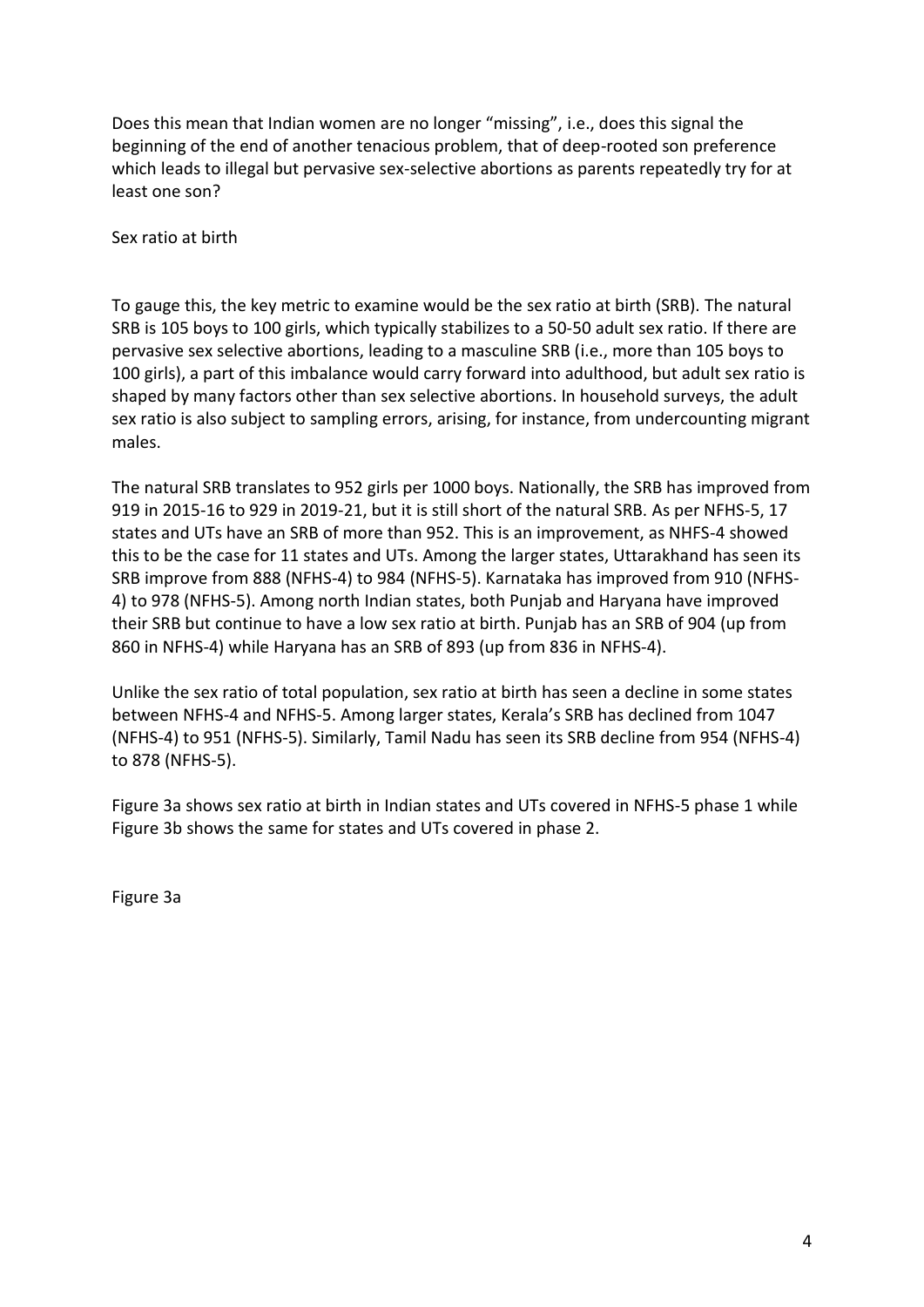





Major states with low SRBs are spread all over the country: Uttar Pradesh, Haryana, Punjab, Rajasthan, Bihar, Delhi, Jharkhand, Andhra Pradesh, Tamil Nadu, Odisha, Maharashtra. While many states have seen an improvement in their SRBs, some have also witnessed a worsening, e.g., Maharashtra, Tamil Nadu, and Odisha. Therefore, there is need to recognize that the move to a small family size combined with persistent son preference is likely to impede the improvements in SRB.

# Anemia

Anemia refers to a condition when the body lacks enough red blood cells to supply oxygen to body's tissues. Among adults this can result in issues like fatigue and weakness. The WHO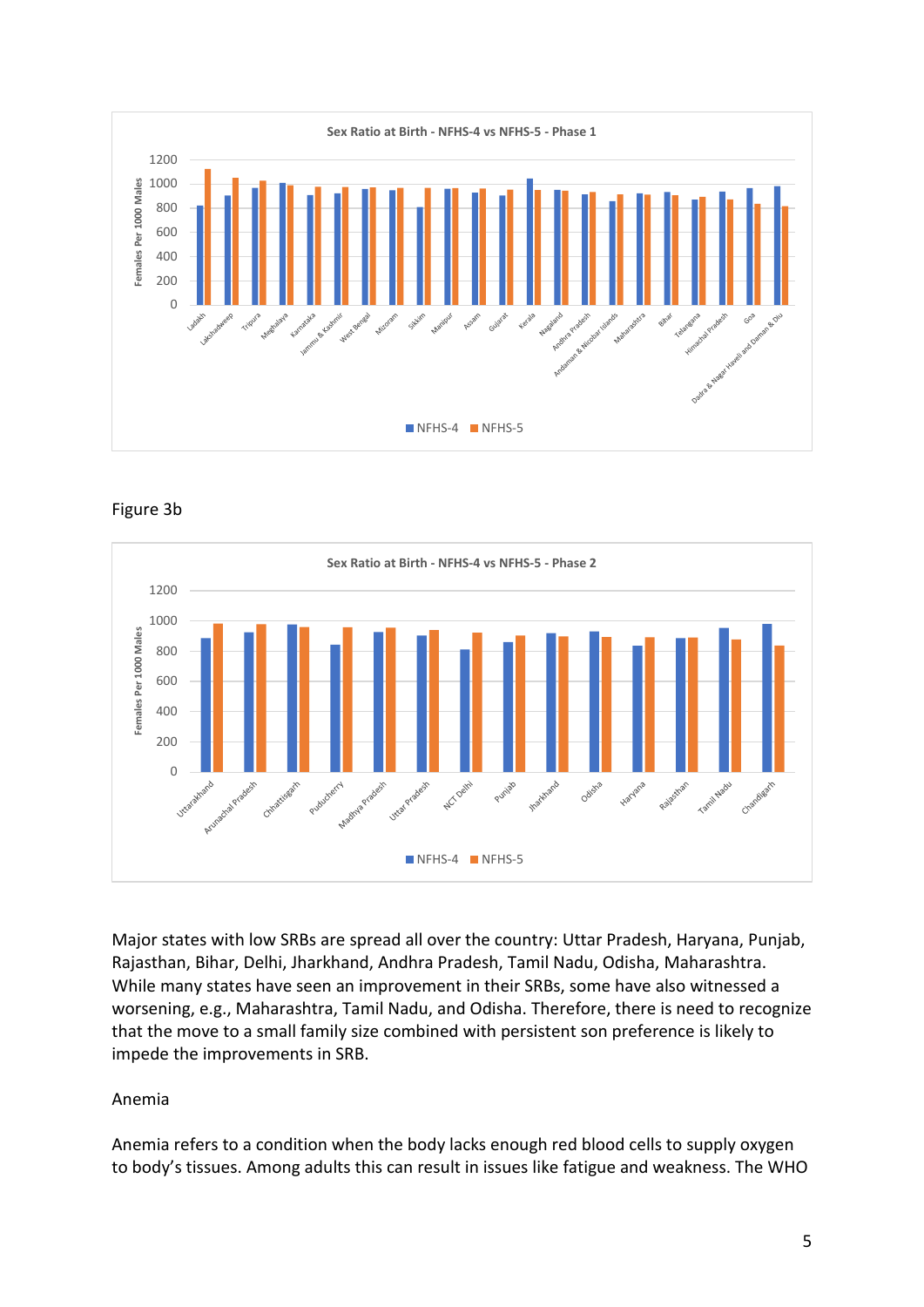classifies anemia as a serious global health problem. It also estimates that globally 42 percent of children under the age of 5 and 40 percent of pregnant women are anaemic. Anemia in children can hamper development of their motor skills. NFHS provides us information regarding the percentage of Indian children, men, and women who are anemic.

According to the WHO, less than 5 percent incidence of anemia in a country is not a public health concern. 5-19 percent incidence would make it a mild public health problem, 20-39 percent incidence would make it moderate public health problem, and 40 percent or more makes it severe public health problem.

NFHS-5 paints a grim picture of the anemia problem in the country. It shows that 67.1 percent of children under the age of 5, 57 percent of women aged between 15 and 49, and 25 percent of all men aged 15 to 49 have anemia. Not only does India have a severe anemia problem, NFHS-5 reveals a worsening position when compared to NFHS-4.

A key health indicator that has worsened over time is the incidence of anemia in under-5 children (from 58.6 to 67%), women (53.1 to 57%) and men (22.7 to 25%) in all states of India.Indian states show variation: from 39.4% in Kerala to 79.7% in Gujarat: but barring Kerala, all states are in the "severe" category. It is tempting to think of the worsening as the Covid-19 effect. However, comparing the changes in anemia in Phase 1 states (survey done pre-Covid) to Phase 2 states, we see that if anything, the increase in the former (which include AP, Assam, Bihar, Gujarat, Kerala, Maharashtra, West Bengal, among others) is on average higher than the increase in Phase 2 states (Delhi, UP, Chhattisgarh, Jharkhand, Rajasthan, Haryana, Tamil Nadu, MP, Odisha, Punjab, among others). The discrepancy between Phase 1 and Phase 2 could reflect differences in actual incidence or survey related issues.

NFHS-4 showed that 58.6 percent of children in the country were anemic. This has now increased to 67.1 percent. Kerala is the only state in the country where the percentage of anemic children is less than 40 percent. Only 8 states or UTs in the country saw the percentage of anemic children decline in NFHS-5 over NFHS-4. These states or UTs are spread over both phases of NFHS-5. The highest increase in anemic children is seen in northeastern states.

When it comes to anemic women (aged 15-49 years), 13 states or UTs saw an improvement in NFHS-5 when compared to NFHS-4 however there are only 6 states or UTs where the percentage of anemic women is less than 40 percent in NFHS-5. Kerala is the only large state in the country with the percentage of anemic women is less than 40 percent.

There is a clear gender gap in the prevalence of anemia. Despite an increase in incidence of anemia overall in NFHS-5, only 25 percent Indian men are found to be anemic, compared to 57 percent Indian women. Even though India saw the percentage of anemic men increase in NFHS-5, 18 states or UTs (across both phases) bucked the trend and saw their numbers decline. States like Andhra Pradesh and Tamil Nadu saw the percentage of anemic men decline by 40 percent and 25 percent respectively.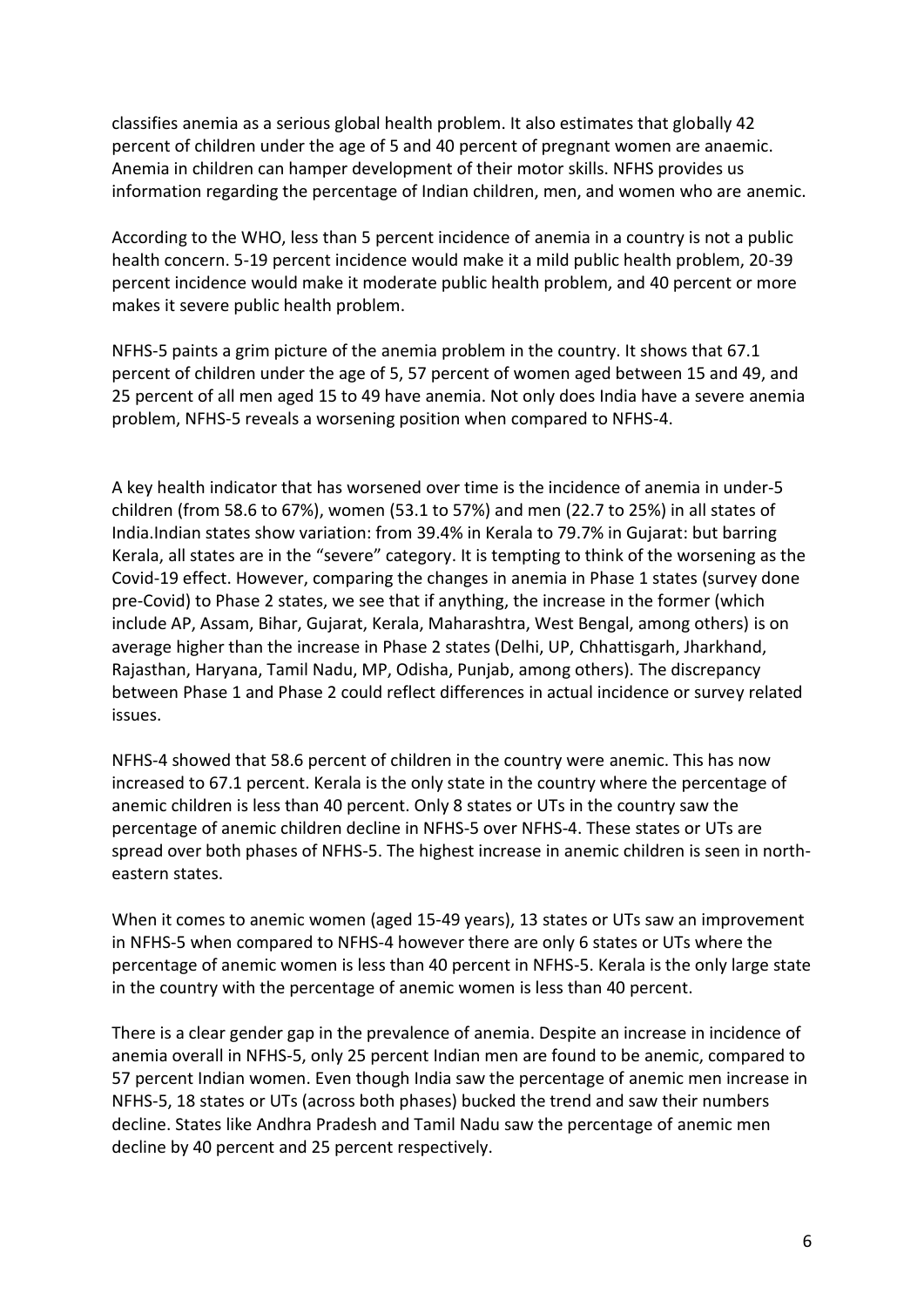## Institutional Births

When a baby is delivered in a medical institution under the supervision of trained health personnel, it is defined as an institutional birth. As per NFHS-3 (2005-06) only 38.7 percent of all deliveries in the country were institutional deliveries. This proportion jumped to 78.9 percent in NFHS-4 (2015-16). The rising trend has continued in NFHS-5, which shows that now 88.6 percent of all deliveries in the country are institutional deliveries. According to NFHS-4, only 14 states or UTs saw more than 90 percent institutional deliveries. This has improved to 23 states or UTs in NFHS-5. This is positive and welcome development.

We see substantial improvement even in states that are considered laggard in terms of socio-economic indicators. Uttar Pradesh, which saw only 26.2 percent institutional deliveries in NFHS-3 improved to 67.8 percent institutional deliveries in NFHS-4 and has now recorded 83.4 percent institutional births in NFHS-5. Among other north Indian states, Rajasthan and Haryana had 94.9 percent institutional births, as per NFHS-5, which is a substantial improvement from NHFS-3, when Haryana was at 35.7 and Rajasthan at 29.6 percent, respectively.

NFHS-5 shows that now there are only 6 states in the country with less than 80 percent institutional deliveries. 4 of these are the north-eastern states of Manipur (79.9 percent), Arunachal Pradesh (79.2 percent), Meghalaya (58.1 percent), and Nagaland (45.7 percent). The remaining two states are Bihar (76.2 percent), and Jharkhand (75.8 percent).

Another change is the rise in institutional births in public facilities. While NFHS-4 recorded 52.1 percent of all institutional births taking place in public facilities, NFHS-5 has seen this rise to 61.9 percent.

# MalnutritionAmong Children

Analogous to differences in anemia, there are other instances of clear differencesbetween Phase 1 and Phase 2 results. The three indicators of malnutrition: stunting (low height-forage),wasting (low weight-for-height) and underweight (low weight-for-age): show an overall improvement. These conditions often occur together. Together, these reflect chronic or recurrent undernutrition, usually associated with poverty, poor maternal health and nutrition, frequent illness and/or inappropriate feeding and care in early life. These prevent children from reaching their physical and cognitive potential.

We should note that the overall reduction in national estimates of these three measures masks ananomaly. In Phase 1, several states revealed a worsening in one or more of these, whereas in Phase 2, none of the states show a worsening. It would be good to understand if the pandemic affected the survey in Phase 2, leading to undercounting of incidence, or whether by pure chance, all states in Phase 2 happen to be better performers on the malnutrition count (something that could not have been known at the start of the survey in 2019).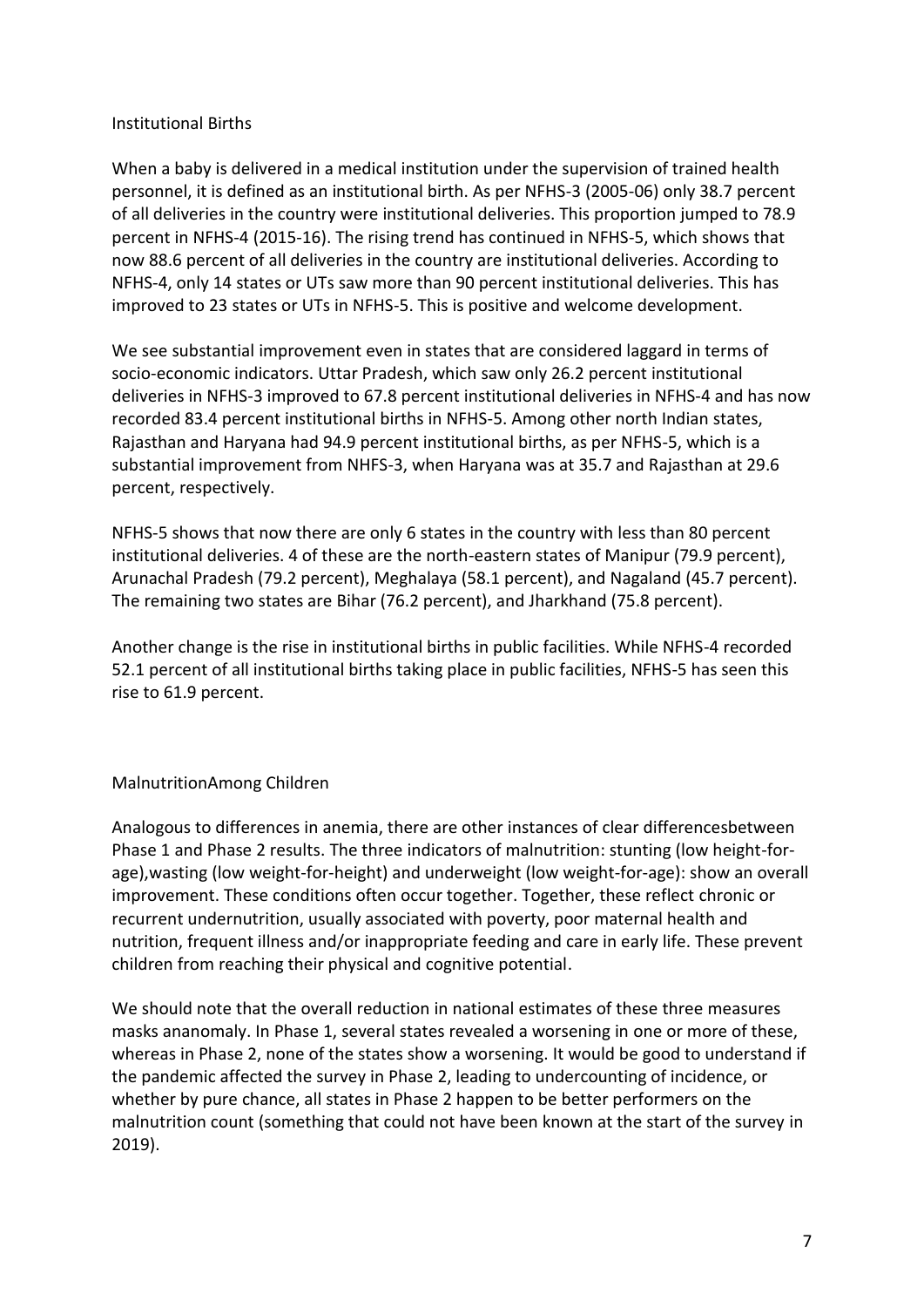In addition to anthropometric measures, lack of adequate nutrition is measured by micronutrient deficiencies, i.e.,lack of vitamins and minerals that are essential for body functions such as producing enzymes, hormones and other substances needed for growth and development.While NHFS does not have data on this, theissue of micronutrients is related to diets. It would be good to note here that Indians diets display a rich diversity. Many traditional diets reflect both local climatic conditions as well as a multiplicity of sources of essential nutrients like proteins. Policing of diets, imposing an unnatural uniformity, and preventing access to animal protein for large sections of Indians that are not traditionally vegetarian is likely to reduce micronutrient diversity and contribute to poor health outcomes.

According to NFHS-4, 21 percent of Indian children were wasted. This declined marginally to 19.3 percent in NFHS-5. However, like stunting, wasting also saw state level variations. 12 states or UTs saw their wasting numbers worsen in NFHS-5. This includes states like Kerala, Bihar, Telangana, and Himachal Pradesh. Once again, all the states or UTs which saw an increase in percentage of children who are wasted were surveyed in phase 1 of NFHS-5. All the states or UTs which were surveyed in phase 2 of NFHS-5 saw a decline in percentage of children who were wasted. The highest improvement was seen in states like Haryana, Punjab, Rajasthan, Tamil Nadu, Madhya Pradesh, and Uttarakhand. Haryana saw percentage of wasting decline from 21.2 percent in NFHS-4 to 11.5 in NFHS-5.

The percentage of children who were underweight for their age declined from 35.8 percent in NFHS-4 to 32.1 percent in NFHS-5. Here too, the overall number hides state level variations. 16 states or UTs (all covered in phase 1) saw the percentage of underweight children increase in NFHS-5 over NFHS-4. This includes states like Kerala, Maharashtra, Gujarat, Assam, West Bengal, and Telangana. On the other hand, all the states that were covered in phase 2 of the survey saw their numbers improve. States like Haryana, Punjab, Rajasthan, Odisha, and Tamil Nadu saw the percentage of underweight children decline substantially in NFHS-5 over NFHS-4.

Nutritional Status of Adults: Obesity

Malnutrition is manifested in two ways. Along with an improvement in these three indicators, we see an increase in proportion of overweight children, women and men. Being overweight also reflects malnutrition, with serious health consequences in the form of noncommunicable diseases. The proportion of children under 5 that are overweight (weight-forheight) has increased from 2.1 to 3.4% between NHFS-4 and 5. Thus, for very young children, the three indicators examined above are sources of worry. However, for adults, the opposite is true.

The proportion of malnourished women, with a below normal body mass index (BMI <18.5 kg/m<sup>2</sup>) has declined from 22.9% in NFHS-4 to 18.7% in NHFS-5. For men, the corresponding change is from 20.2% to 16.2%.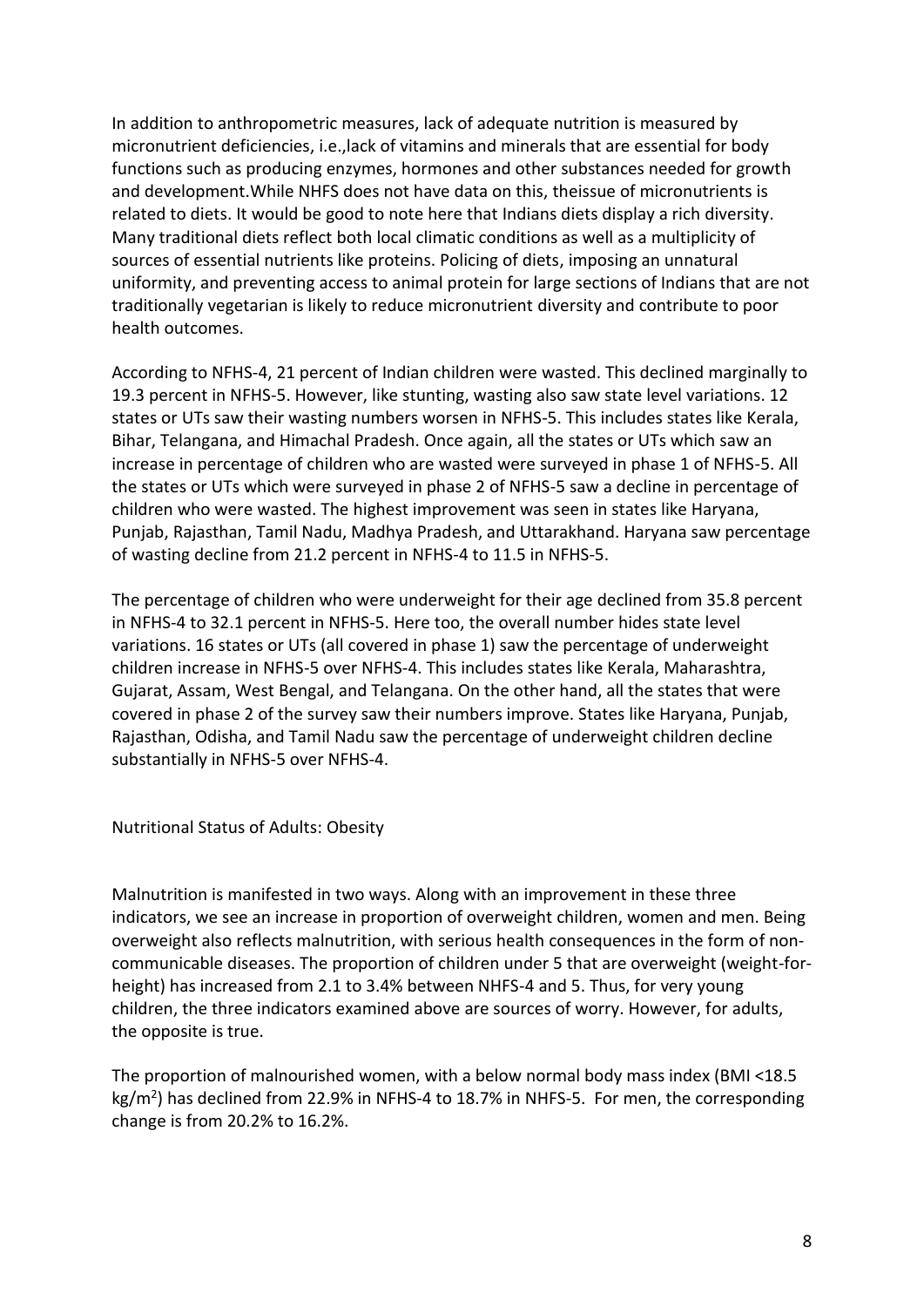While under-nourished adults indicate inadequate nutrition, India is simultaneously witnessing another nutrition related health challenge, viz., obesity. Along with an improvement in the three chronic malnourishment indicators for children, we see an increase in the proportion of overweight children, women and men. Being overweight also reflects malnutrition, with serious health consequences in the form of non-communicable diseases.

One way to measure obesity is through BMI (>25.0 kg/m<sup>2</sup>). While 2.1 percent children (less than 5-years old) were overweight in India, as per NFHS-4, this has now risen to 3.4 percent in NFHS-5. In case of women, 24 percent are found to be overweight (or obese) in NFHS-5 as compared to 20.6 percent in NFHS-4. For men, the percentage of overweight population has increased from 18.9 percent in NFHS-4 to 22.9 percent.

Only 3 states and UTs out of 36 show a decline in percentage of overweight children in NFHS-5 over NFHS-4 while all the remaining states/UTs show a substantial increase. Among large states, Rajasthan and Jharkhand have the lowest percentage of men and women who are overweight. In Rajasthan only 12.9 percent women are overweight in NFHS-5 (down from 14.1 percent in NFHS-4) while in Jharkhand only 11.9 percent women are overweight in NFHS-5. However, in Jharkhand's case this is an increase from 10.3 percent in NFHS-4.

Another way to gauge obesity, particularly to assess whether overweight poses a risk of cardio-vascular diseases, is to focus on the waist-to-hip ratio. A value of 0.85 or more is considered risky. These figures are not available for NHFS-4. For 2019-21, a little under half of adult men (47.7%), and the majority of women (56.7%) have a high-risk waist-to-hip ratio. These proportions are higher in urban compared to rural areas.

This puts adults at risk for a range of diseases that are lifestyle induced. These diseases are non-communicable and lowering the incidence of these diseases is often possible (albeit not easy). In addition to sensitization campaigns encouraging the population to adopt healthier habits, this also needs changes in the ecosystem. For instance, campaigns directed towards encouraging walking are likely to fail in the absence of footpaths, pedestrian-friendly spaces, e.g., roads with no vehicular traffic and parks, well-lit and safe streets. In cities, people tend to walk more on a daily basis when they use public transport. A reduction in the use of private transport cannot be achieved only by messaging; an entire ecosystem that encourages walking needs to be planned and created. Another example of a change in the ecosystem is availability of affordable healthy food in cafes and canteens that are currently dominated by unhealthy but attractive and affordable junk food.

#### Infant and Child Mortality, Child Vaccinations

India's record on mass vaccinations for children has been impressive, especially considering the overall poor state of the country's health infrastructure and the slow progress on several other health indicators. NFHS-5 data reveal that the proportion of children who received the BCG (95.2%), 3 doses of polio (80.5%), measles containing vaccine (MCV) (86.7%), 3 doses of hepatitis B (83.9) are high, and show an increase compared to NHFS-4. The public healthcare system deserves congratulations in this sphere as 94% of children (97% in rural areas) have received most of their vaccinations in a public health facility. The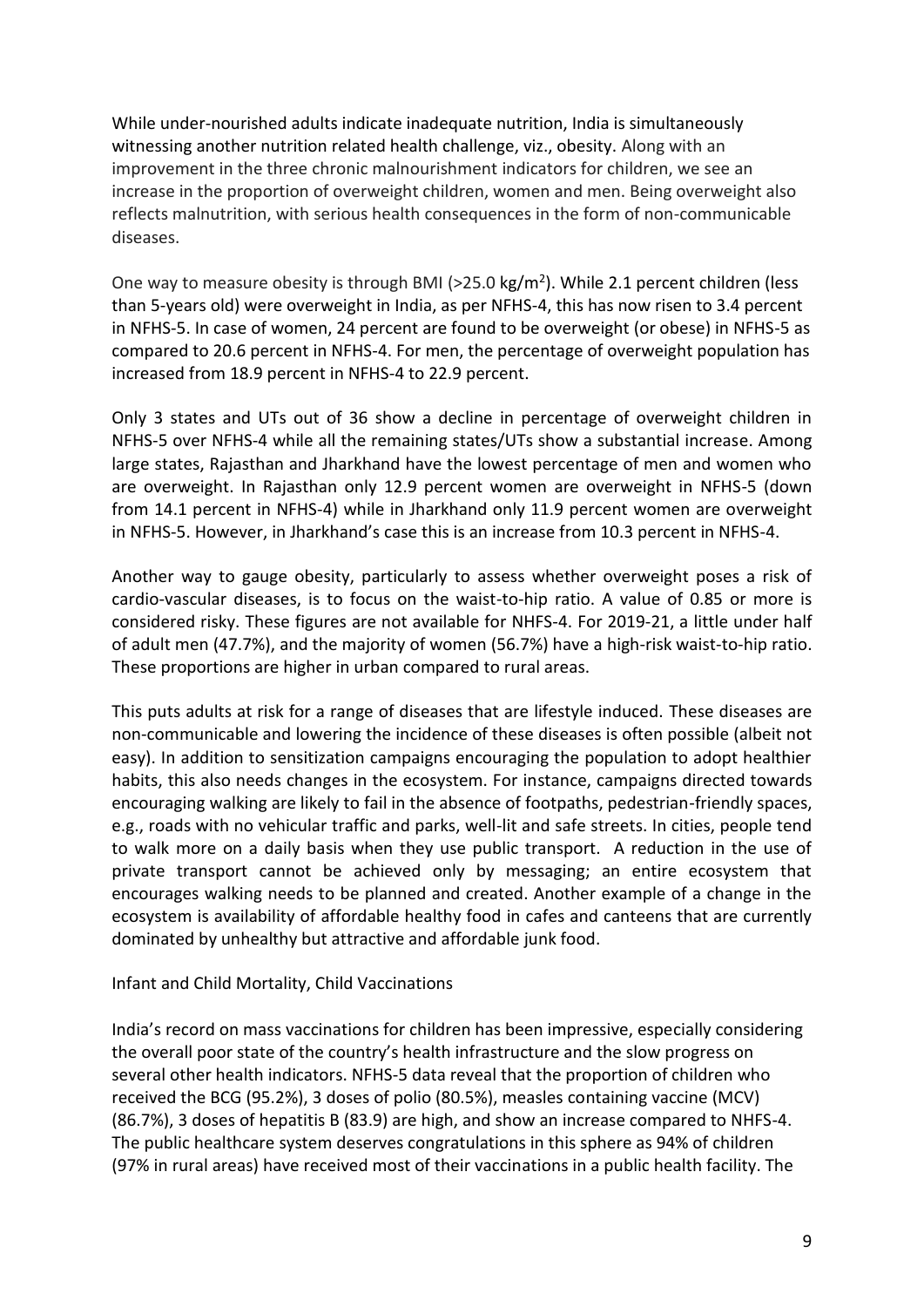coverage of vitamin supplements (e.g., Vitamin A supplements) is relatively lower at 71% but is an improvement over 64.5% in NFHS-4. Summing up at the national level, the vaccine story is positive, with room for improvement.

## Women's Autonomy, Empowerment and Gender-based violence

The survey focuses on women's empowerment, autonomy, and mobility indicators. The proportion of currently married women (ages 18-49) who usually participate in three household decision (decisions about health care for herself, making major household purchases, and visits to family or relatives) has increased from 84% in 2015-16 to 88.7% in 2019-21 (91% in urban and 87.7% in rural areas). This suggests that the narrative of seclusion of Indian women needs to be nuanced. While there is tremendous scope for women's empowerment to improve along many dimensions, the NHFS-5 results indicate that the challenges or deficits might be in dimensions other than female seclusion.

The improvement in decision making and mobility is also reflected in two other indicators: one, women having a bank or savings account that they themselves use, which has increased from 53 to 78.6%; and two, women owning a house and/or land (alone or jointly with others), which increased from 38.4 to 43.3 between 2015-16 and 2019-21. This period also saw an increase proportion of women having a mobile phone that they themselves use, which increased from 45.9 to 54%, with the proportion in urban areas being close to 70%.

## Menstrual hygiene and Reproductive health

The survey shines a spotlight on women's reproductive health and delivery care. On the latter, the good news is that close to 94% births in urban India are institutional births (89% overall). However, institutional births in public facilities are 62%, up from 52% in 2015-16. The public-private division matters; and not just for cost implications. One statistic that draws attention is that caesarian births have increased dramatically. In private health facilities, 47.5% births are by C-section (14.3% in public health facilities). These figures are highly unnatural and call into question unethical practices of private health providers who prioritize monetary gain over women's health and control over their bodies.

On all indicators of antenatal and postnatal care (check-ups in the first trimester, at least four antenatal visits, protection against neonatal tetanus, iron folic acid supplements etc.), NHFS-5 records an improvement over NFHS-4. However, the extent of improvement over each indicator varies, with the progress on some indicators remaining sticky, e.g., mothers who consumed iron folic acid for 180 days or more when they were pregnant increased from 14.4 to 26%. The importance of this intervention cannot be overstated given that the severity of anemia prevalence has worsened in the country.

Concluding Comments